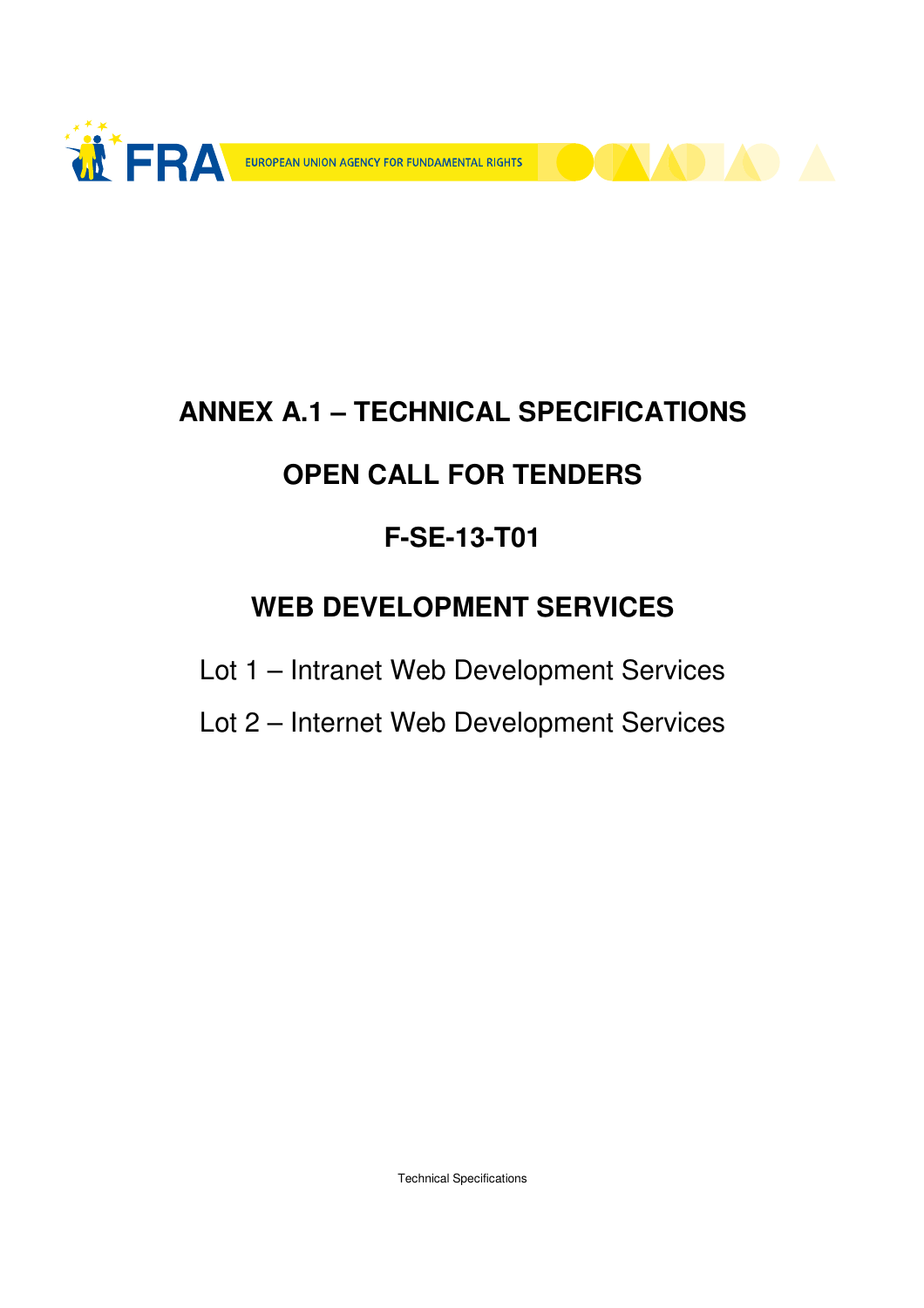| <u>1</u>        |  |
|-----------------|--|
| $\overline{2}$  |  |
| $\overline{3}$  |  |
| $\overline{4}$  |  |
| 4.1             |  |
| 4.2             |  |
| $\overline{5}$  |  |
| 6               |  |
| 6.1             |  |
| $\overline{1}$  |  |
| 7.1             |  |
| 7.2             |  |
| 7.3             |  |
| 7.4             |  |
| 7.5             |  |
| 7.6             |  |
| $\underline{8}$ |  |
| 8.1             |  |
| 8.2             |  |
| 8.3             |  |
| 8.4             |  |
| 8.5             |  |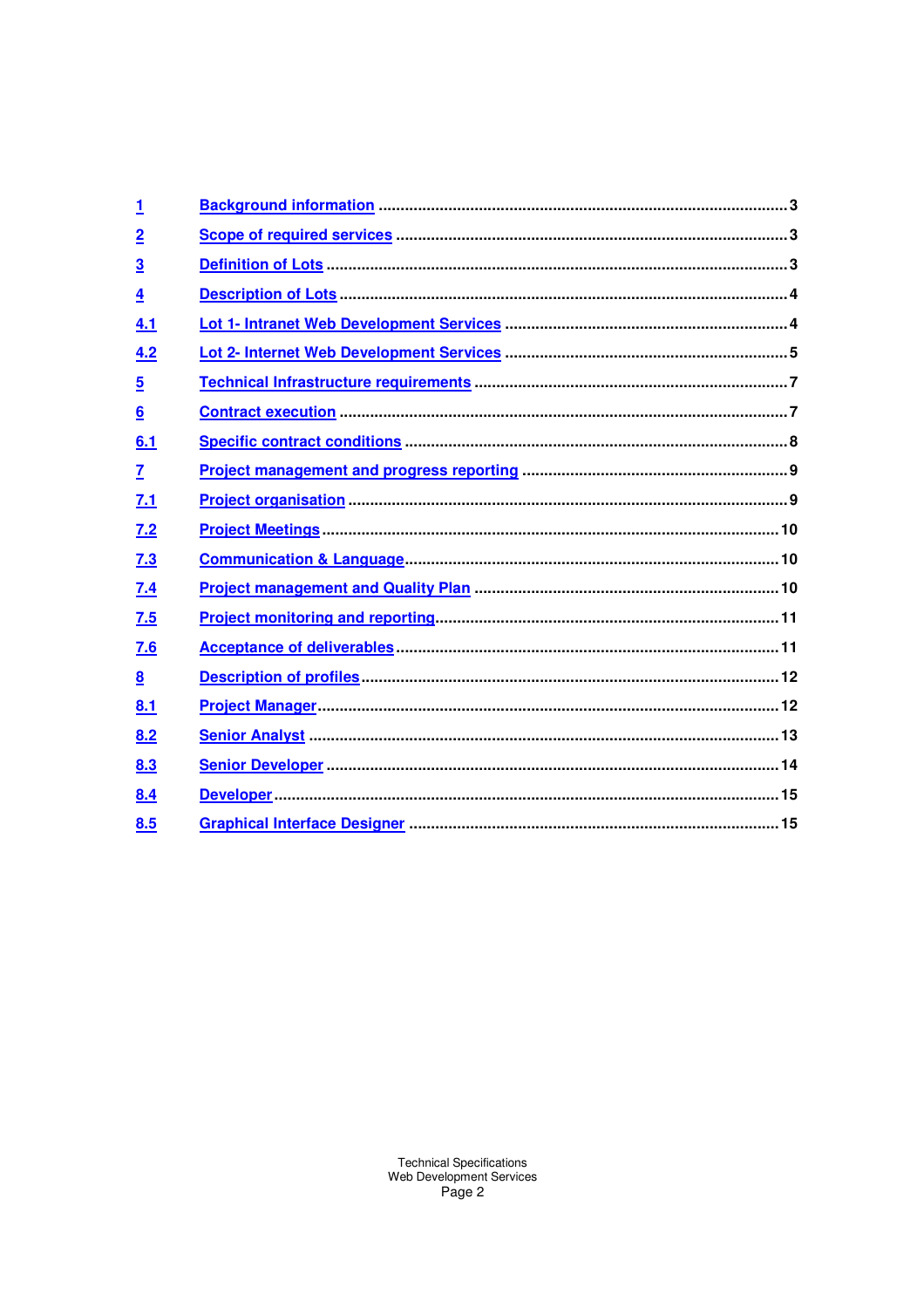#### 1 Background information

The European Union Agency for Fundamental Rights (FRA) and the European Network and Information Security Agency (ENISA), hereinafter referred to as "the Contracting Authorities", intend to sign an inter-institutional framework contract for the provision of web development services as described in the present document.

The FRA is based in Vienna, Austria and ENISA is based in Heraklion, Crete. More information about the Agencies can be found under their respective websites www.fra.europa.eu and www.enisa.europa.eu.

#### 2 Scope of required services

The "Web Development Services" are intended to cover software development services, including analysis, design, development and project management. It will be up to the Contracting Authorities to decide where the actual work will be carried out - either at the Contracting Authority's premises or at the contractor's premises.

#### 3 Definition of Lots

The provision of the required services is organized in two Lots:

- 1. **Lot 1- Intranet Web Development Services:** It covers software development and maintenance related to Intranet applications.
- 2. **Lot 2 Internet Web Development Services:** It covers software development and maintenance of Internet facing applications like the Contracting Authorities' website and other web application available to the public/ stakeholders.

### 4 Description of Lots

#### 4.1 Lot 1- Intranet Web Development Services

Under Lot 1 the contractor will be requested to provide services related to the Contracting Authorities' Intranet applications (existing or development of new ones). The related services are:

- Development and maintenance of existing Intranet applications:
- Development and maintenance of new intranet applications;
- Data analysis, modeling and migration:
- Database design and development for web applications: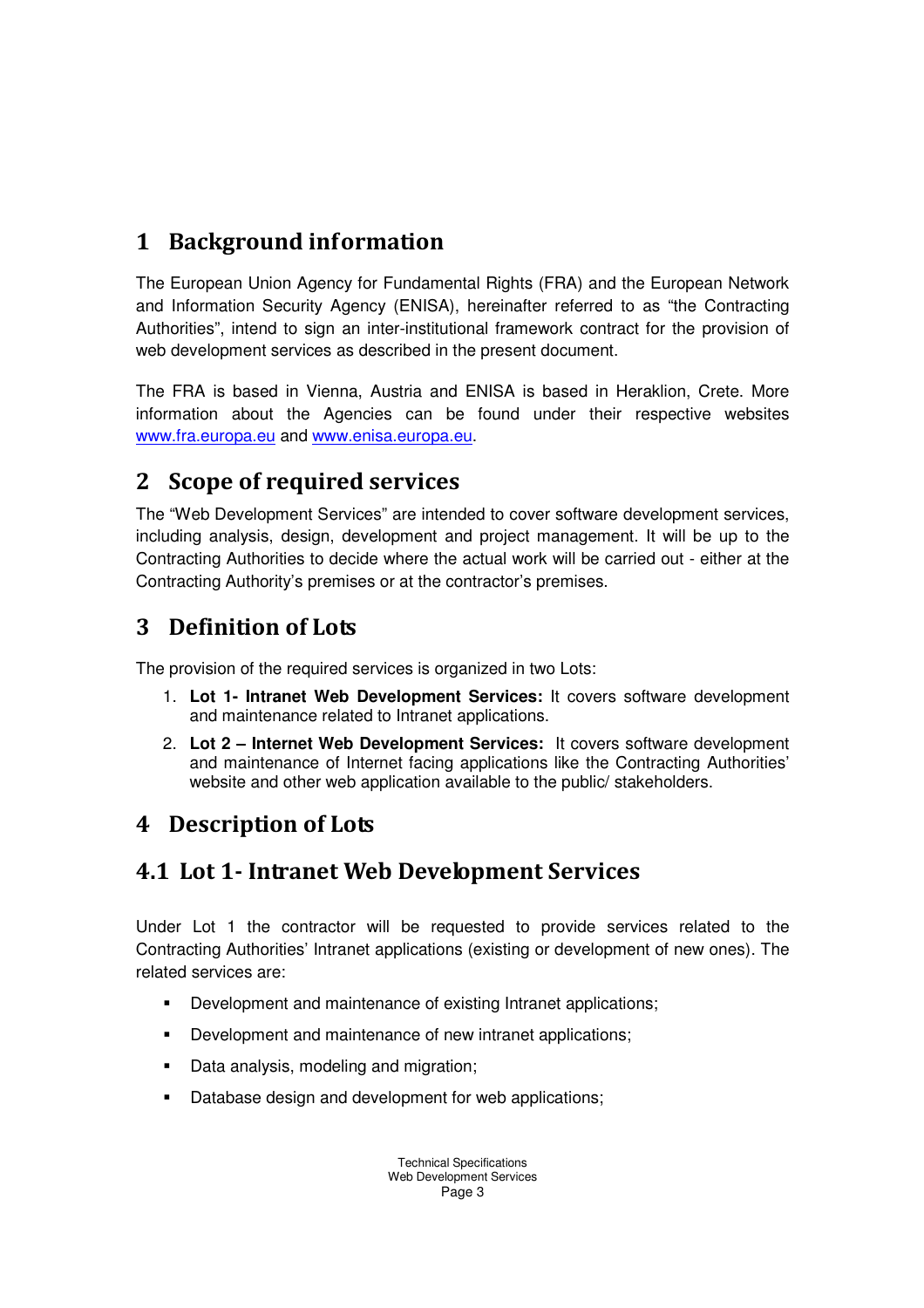**Web application integration solutions;** 

The following activities are involved in providing the above services:

- **Project management;**
- **Analysis and Design;**
- Development and programming;
- **Testing (all phases), acceptance and deployment;**
- **Development and consulting on the applications' presentation layout;**
- Consulting on the application's information architecture;
- **Performance measuring and improvement;**
- **User interface definition and development;**
- **Feasibility studies and technical & usability assessments;**
- Hand-over and take-over of applications;
- **Technical documentation as well as user training.**

The products, technologies and tools to be covered under the contract are the following:

- Java, J2EE,JSP,JDBC, Javascript, Java Beans
- HTML, XML, XSL
- SQL,PL/SQL
- MS-SQL and ORACLE
- Windows Server 2008 R2 Active Directory
- SharePoint 2010, MOSS 2010;
- Microsoft.NET, ASP.NET, C#;
- Business Intelligence & reporting tools like Business Objects and SpagoBI and Jasper reports;
- Apache, MS IIS;
- UML

The above is meant to be a non-exhaustive list of services, activities and products planned to be covered under Lot 1.

The minimum version to be supported is indicated. It is expected that the service provider will keep abreast of progress related to the underlying software so as to support newer versions as they become available. This will be required since the service provider will be expected to also cover upgrades of applications to newer versions.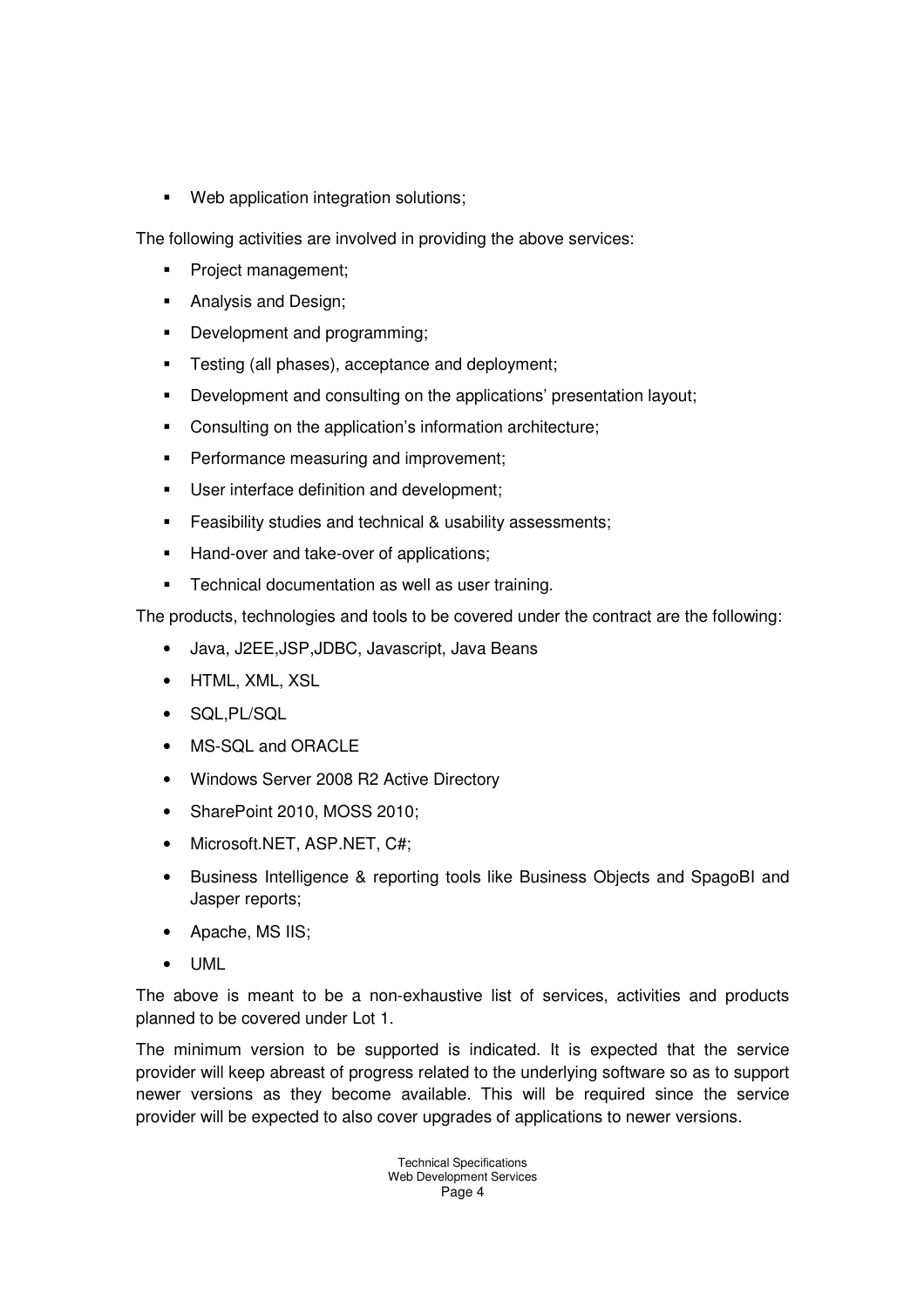The services under Lot 1 could be acquired either through Quoted Times and Means, Times and Means or Fixed Price specific contract or order forms.

The contractor must provide the required development environment infrastructure whereas the staging and production environments will be provided by the Contracting Authorities.

The contractor may be requested to provide the services at either its own premises or at the Contracting Authorities' premises.

#### 4.2 Lot 2- Internet: Web Development Services

Under Lot 2 the contractor will be requested to provide services related to the Contracting Authorities' internet based applications (existing or development of new ones). The related services are:

- Development and corrective and evolutive maintenance of existing internet applications;
- **•** Development of new internet applications;
- **Corrective and evolutive maintenance of new internet applications;**
- **Data analysis, modeling and migration;**
- **Database design and development for web applications;**
- **Development and corrective and evolutive maintenance of existing mobile apps**
- **-** Development of new mobile apps
- Web application integration solutions;

The following activities are involved in providing the above services:

- Project management;
- **Analysis and Design;**
- Development and programming;
- **Testing and deployment of internet applications and mobile apps;**
- Development and consulting on the applications' presentation layout;
- Consulting on the application's information architecture;
- **User interface definition and development;**
- Feasibility studies and technical, usability and accessibility assessments;
- Hand-over and take-over of applications;
- **Performance measuring and improvement;**
- **Technical Documentation and training of users.**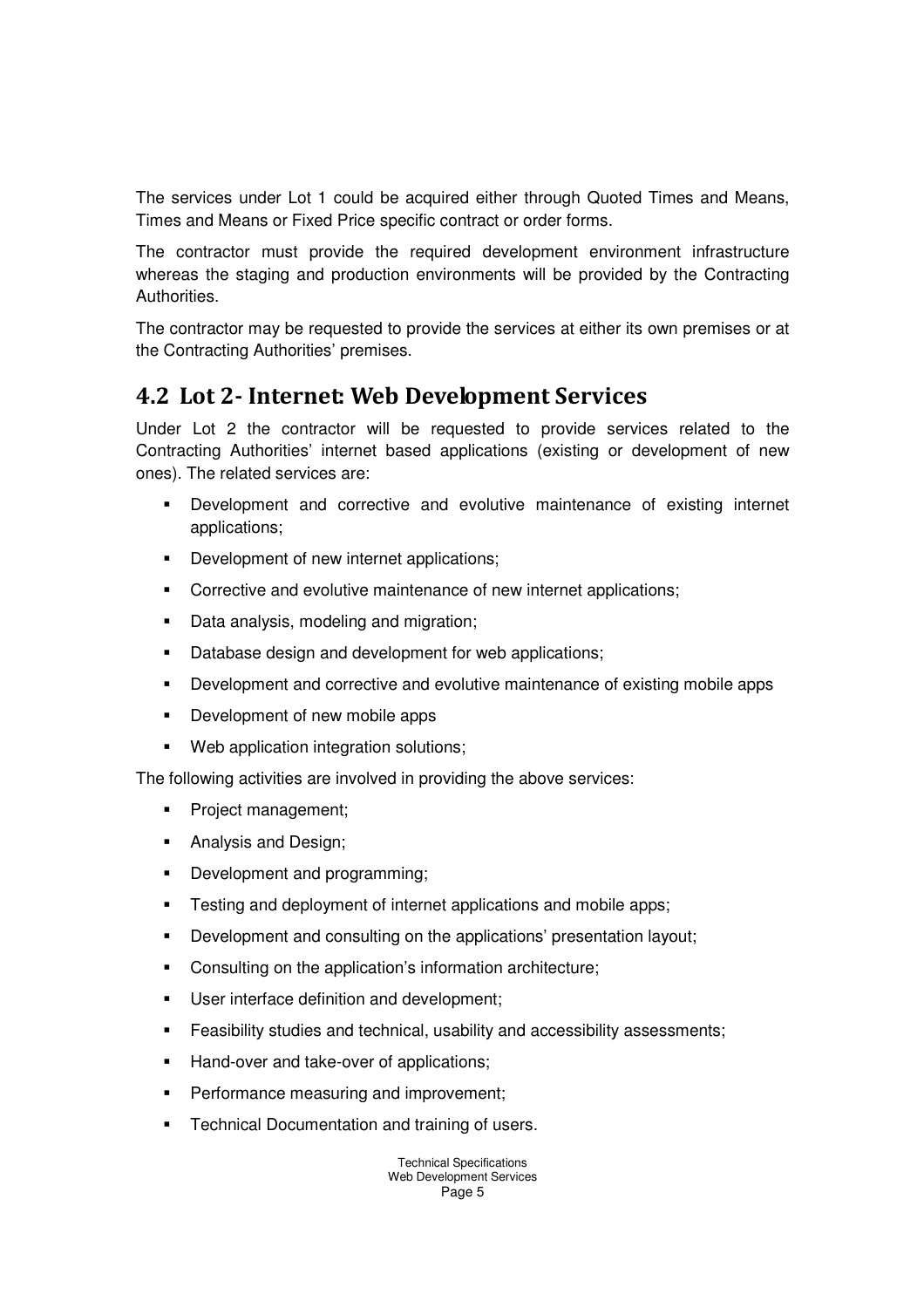The products, technologies and tools to be used are the following:

- Drupal 7, LimeSurvey, Piwik
- Java, PHP, MySQL, Javascript, Objective-C, SQL, ORACLE, PL/SQL, ORACLE, , (BEA) Weblogic
- HTML, HTML5, XML, XSL, CSS

The minimum version to be supported is indicated. It is expected that the service provider will keep abreast of progress related to the underlying software so as to support newer versions as they become available. This will be required since the service provider will be expected to also cover upgrades of applications to newer versions.

The services under Lot 2 could be acquired either through Quoted Times and Means, Times and Means or Fixed Price specific contracts or order forms.

The activities are normally performed at the contractor's premises. However, specific technical tasks, interventions or analysis can take place at the Contracting Authorities' premises.

The contractor must provide the required development environment infrastructure, whereas the staging and production environments will be provided by the Contracting **Authorities** 

The above is meant to be a non-exhaustive list of services, activities and products planned to be covered under Lot 2.

#### 5 Technical Infrastructure requirements

The following sections describe the existing technical infrastructure available at the Contracting Authorities'. It is not exhaustive and is constantly evolving. The contractor should ensure that any developments take into consideration these requirements. Any changes to this infrastructure will be notified to the contractor where there might be an implication for an on-going specific contract or order form.

#### **Information Systems Infrastructure**

**Databases**:MS SQL, ORACLE, MySQL

**Content and Document Management Systems**: SharePoint, MOSS 2010, Drupal 7

**Search Engines**: MOSS 2007 & 2010

**Configuration and change management tools:** MS Visual Studio Team foundation

**Programing languages and frameworks**: Java, J2EE, ASP, NET,Struts, Hibernate, XML, PHP, SQL, PL/SQL, Javascript

**Web and application servers:** Apache, MS IIS, ORACLE BEA Weblogic

**Collaboration and portal technologies**: MS SharePoint 2010

Technical Specifications Web Development Services Page 6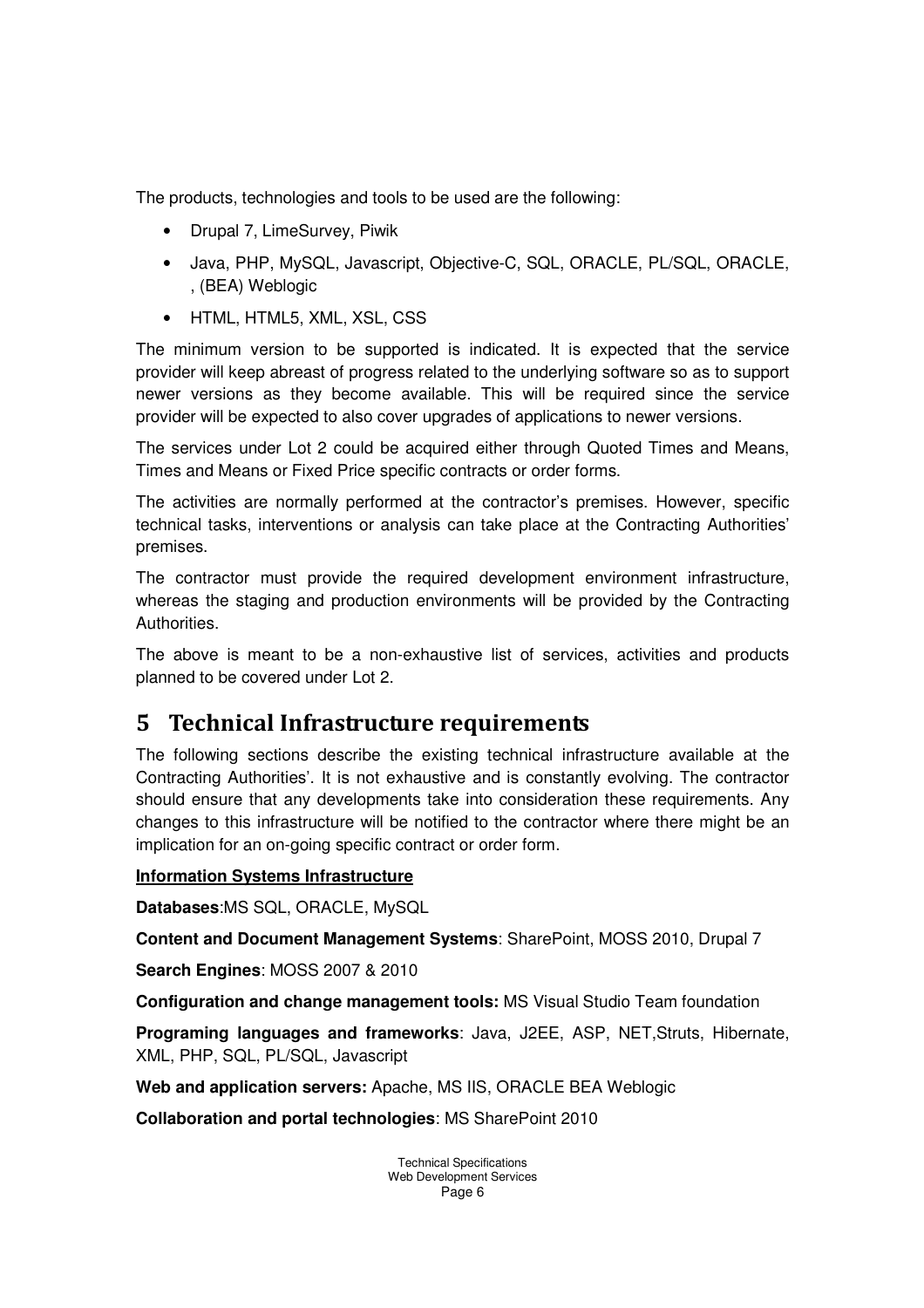**Business Intelligence & Reporting**: Business Objects, SpagoBI and Jasper reports

**Survey tools**: Limesurvey

**Statistics tools**: Google Urchin, Piwik

**Office tool**s: Microsoft Office 2010 and Office 365, Adobe

**Operating systems**: Windows 7, Windows Server 2008, Linux

**Back office tools:** MS System Center (SCCM), MS Data Protection Manager (DPM).

#### 6 Contract execution

The services shall be provided on the basis of different request for services:

- Fixed price requests for services, which correspond to the order of a defined work. These assignments will be executed, in general, at the contractor's premises.
- Quoted Time & Means requests for services, which correspond to the order of person days for defined subtasks. These orders may vary from a few man-days to a substantial number of man-days. The request for services under Quoted Time & Means specific contracts or order forms will be executed at the contractor's premises.
- Times & Means requests for services, which correspond to the order of a number of days for defined profiles. These orders normally will be a few man-days. The orders under Time & Means specific contracts will be executed at the Contracting Authorities' premises.

The ordering process will be initiated by the Contracting Authority sending a request for services to the first framework contractor in cascade to provide an offer based on the technical specifications provided. Please refer to article 1.4 of the attached Annex B - Draft Framework contract. .

Tenderers will provide their quotations and the Contracting Authority will evaluate them. Upon agreement a specific contract or an order form will be signed.

Should the first framework contractor in cascade be unavailable, the provisions of article 1.4 of the Framework contract shall apply.

**Travel costs, subsistence allowance or any other related costs for the team of consultants will not be paid separately by the Agency. All prices should be all inclusive.**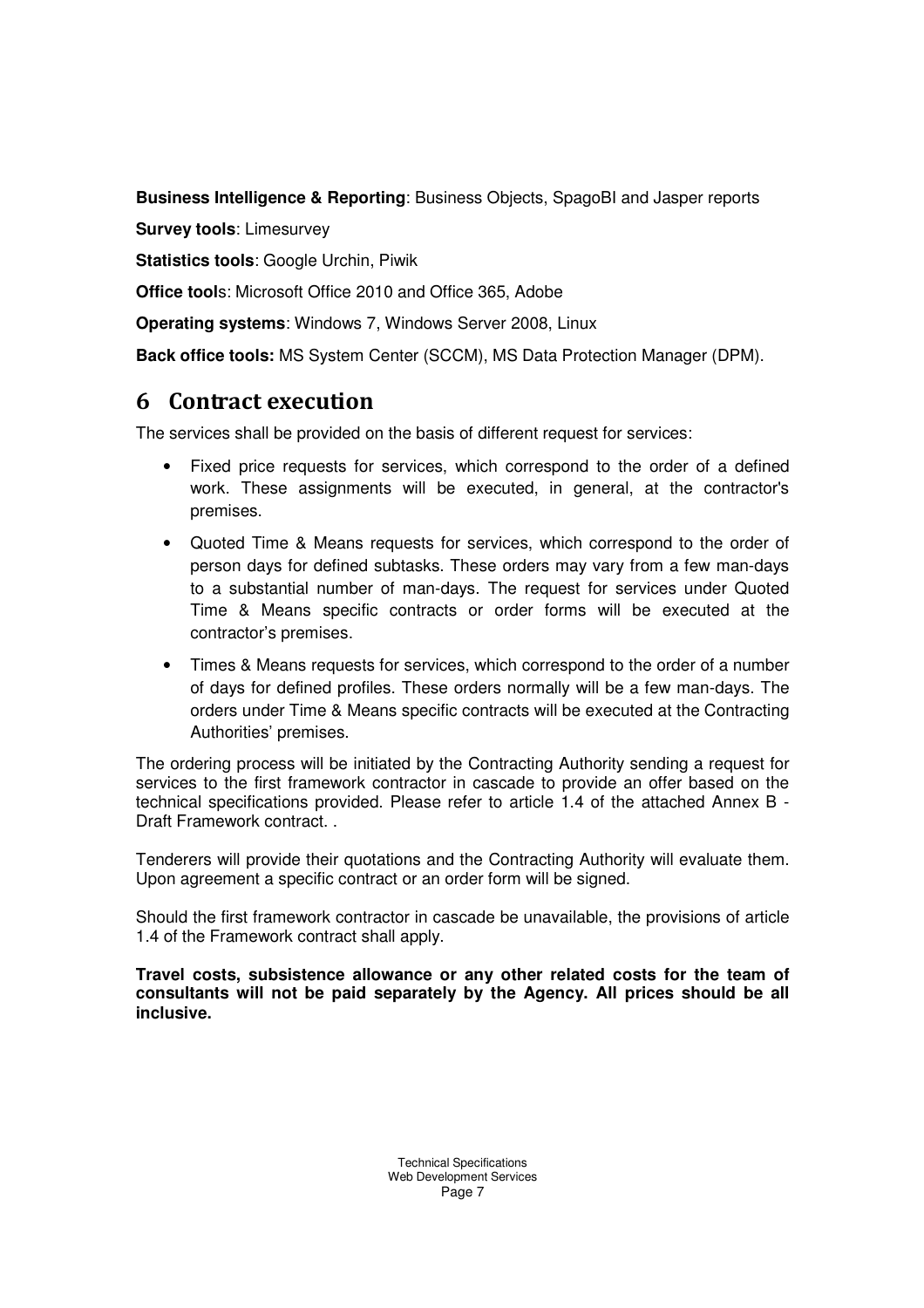#### 6.1 Specific requirements for Times and Means request for services

In relation to the Times and Means request for services, the following conditions will apply:

Prior to the conclusion of the specific contract or order form:

- The contractor(s) must present, for each requested profile, at least 3 candidates that meet the minimum education and professional experience requested per profile.
- The proposed candidates must be available for interviews at Contracting Authority's premises.
- Candidates proposed must be available at the start of the project and also be able to work at the Contracting Authority's premises, if specified, for the required period.

During the execution and after the conclusion of the specific contract or order form:

- Upon the Contracting Authorities' request, the contractor(s) must be able to replace the personnel who prove incapable of carrying out the specified tasks to the required standards. The replacement candidate will be given sufficient training during an adequate handover period of at least 14 working days, so that he/she may be immediately operational when the original candidate is withdrawn. Any such replacement and training, if required, will be carried out at no additional cost to the Contracting Authority.
- The contractor shall give one month's notice to the Contracting Authority of any personnel changes in the team. The prior agreement of the Contracting Authority must be obtained.
- In case of 'force majeure', if the original person is no longer able to carry out the work, the contractor is obliged to inform the Contracting Authority, immediately provide a competent replacement person and arrange sufficient training (during an adequate handover period where possible) to guarantee continuity of the service provided to the Contracting Authority. Any such replacement will be effected at no additional cost to the Contracting Authority.
- In case of replacement, the contractor must propose a minimum of two replacement persons with the required qualifications and professional experience.

#### 7 Project management and progress reporting

During the implementation of specific contracts and order forms under the framework contract the following should be provided by the contractor.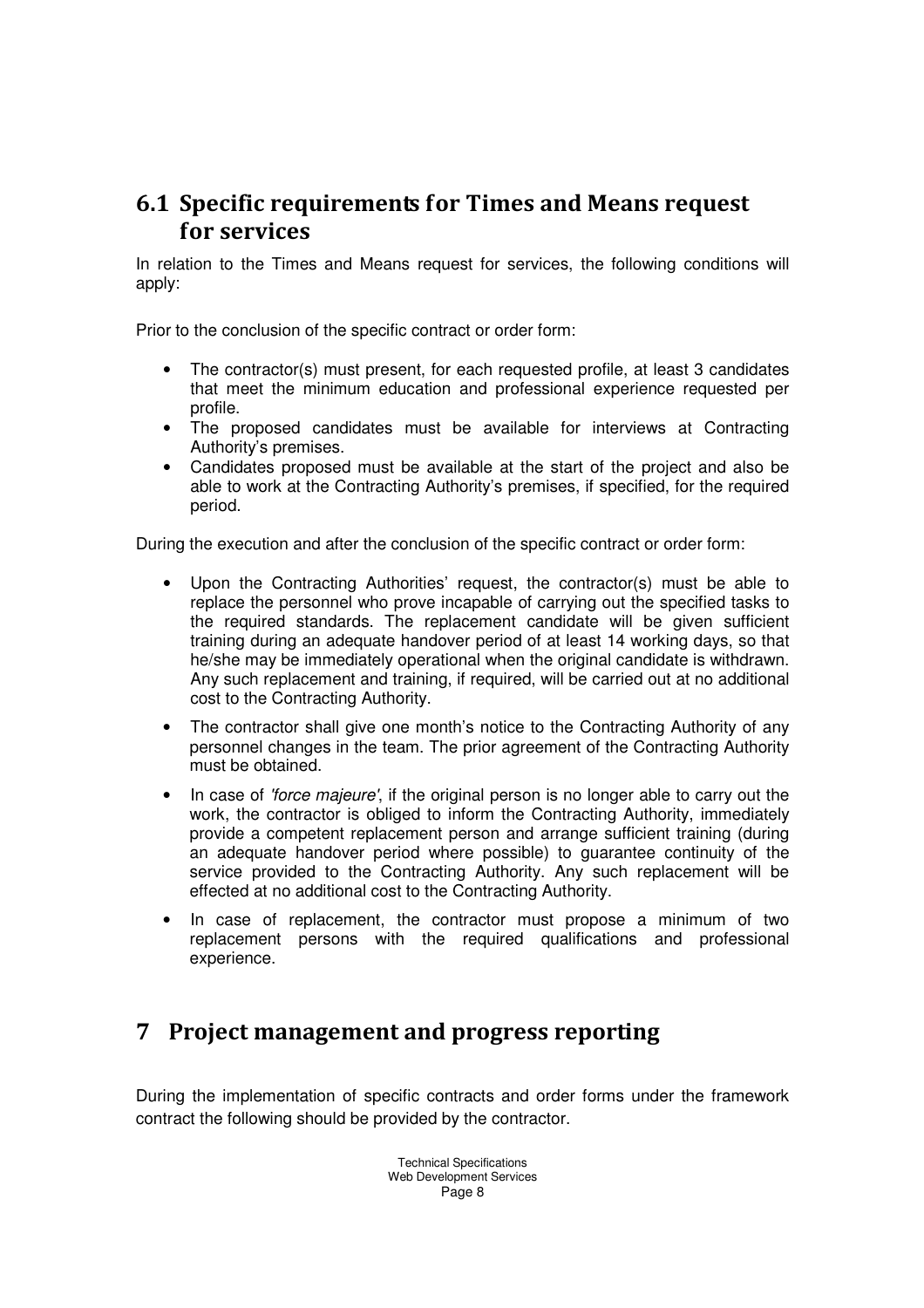#### 7.1 Project organisation

The project organisation will consist of the contractor(s) project team and the Project Officer of the Agency.

The contractor(s) shall nominate a project manager to have on his/her behalf overall responsibility for the execution of the project. The selected tenderer shall supply the curriculum vitae of the proposed project manager and other members of the project team.

A back-up for the nominated contractor project manager in case of unavailability should be nominated. In addition, a description of the tasks, responsibilities and profiles of all members will be provided. Any change of project related personnel occurring once the contract has been signed shall be notified to the Contracting Authority in writing. The Contracting Authority shall agree to the proposed changes in writing provided that the curriculum vita of the new member is in line with the Contracting Authority's requirements.

The project manager will ensure that the work under the contract is executed according to the specifications and with respect to the contractual deadlines. The project manager will be responsible to ensure quality-check of all deliverables and to respect the project management and quality plans.

The Contracting Authority will nominate a Project Officer to monitor the project schedule and its progress. He or she will be the main point of contact for the contractor. The Project Officer may be assisted by other Contracting Authority officers, if deemed necessary. The contractor will be informed in such case.

#### 7.2 Project Meetings

During the life of the contract, project meetings will take place. This will be either at the Contracting Authority's premises or via phone / video conference – to be decided by the Contracting Authority. These meetings will include a kick-off meeting at the beginning of the project, typically at the Contracting Authority's premises.

#### 7.3 Communication & Language

Communication between the contractor and the Contracting Authority must be possible by phone, electronic mail, fax, normal and registered mail. The working language of the Contracting Authority is English. The English language shall be used throughout the project duration for all communication, reports and other documentation.

#### 7. 4 Project Management and Quality Plan

The contractor(s) shall supply an overall **Project Management and Quality Plan (PMQP)**. At minimum, the PMQP should include details of: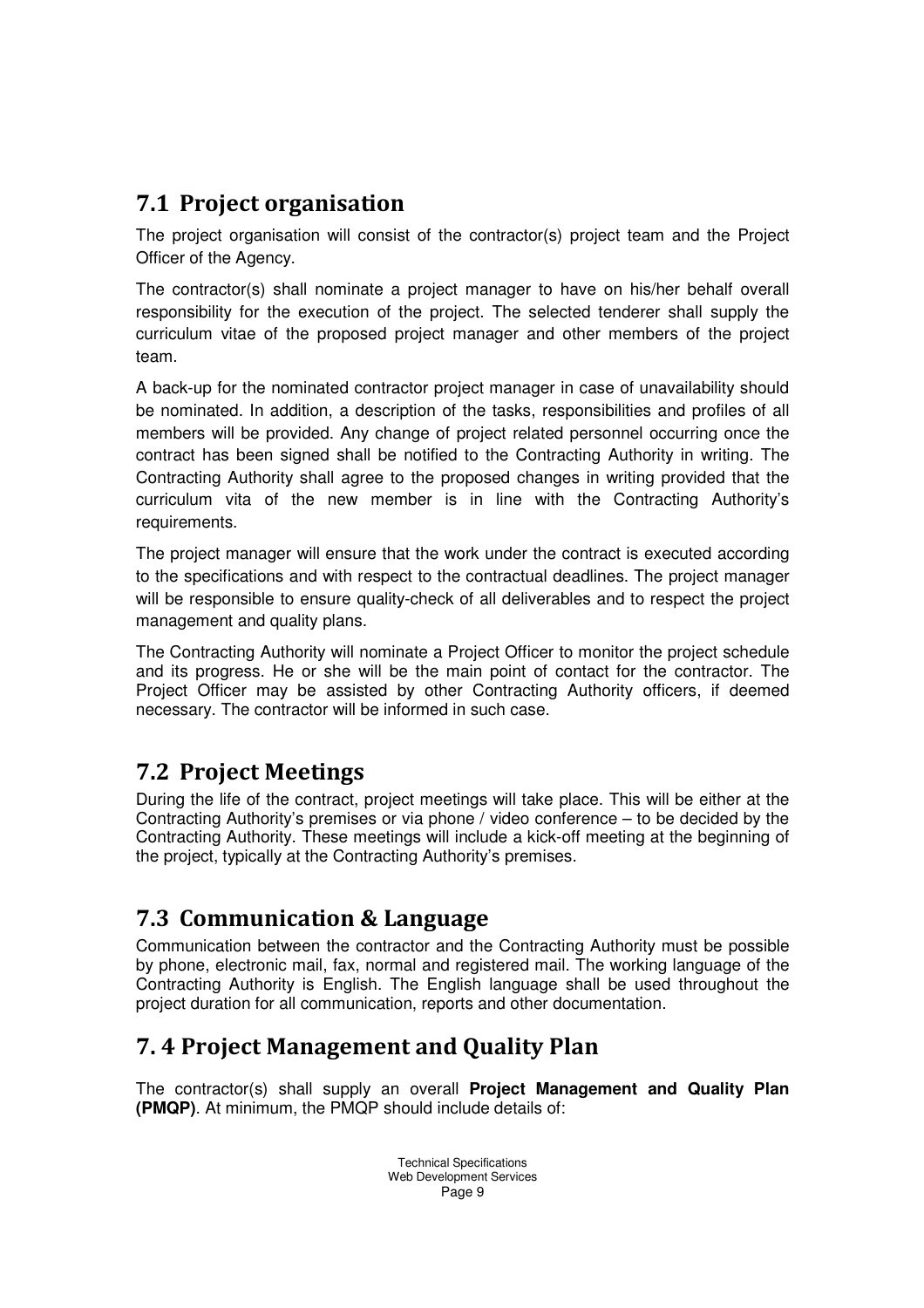- The quality assurance methodology to be applied by the contractor, including relevant quality check-points and indicators related to the contract,
- the contractor's project organisation, including the main points of interface with the Agency,
- a detailed project schedule.
- **•** project deliverables and timing,
- an Acceptance Plan including all milestones, deliverables, review, activities and dependencies for the timely and efficient completion of the contract,
- the project's critical path,
- a risk assessment and risk mitigation procedures,
- a list and description of actions required to be taken by the Contracting Authority.

The PMQP should be of sufficient detail to enable the Contracting Authority to evaluate progress and assess the QA methodology applied. The PMQP shall be one of the project deliverables under a specific contract or order form, being subject to the approval by the Contracting Authority. If a need arises, the PMQP should be updated to reflect the current situation (again subject to Contracting Authority's approval).

#### 7.4 Project monitoring and reporting

In case of long term contracts i.e. lasting more than 3 months, the contractor shall prepare and submit a monthly progress report to the Contracting Authority, addressing at least the following points:

- the current status of the project.
- an analysis of any problem experienced and corresponding corrective actions, taken or proposed,
- **u** iustification of any details occurred.
- **EXECUTE:** current resource consumption per team member.
- **EXECT** any actions required to be taken by the Contracting Authority,
- an updated detailed project schedule,
- detailed plan of activities for the next month.

The last month of the specific contract or order form the contractor(s) shall prepare and submit a Final Report to the Contracting Authority, addressing at least the following:

- Details of the results achieved,
- Quality assurance methods applied,
- Deviations from the original project plan with detailed justifications,

Technical Specifications Web Development Services Page 10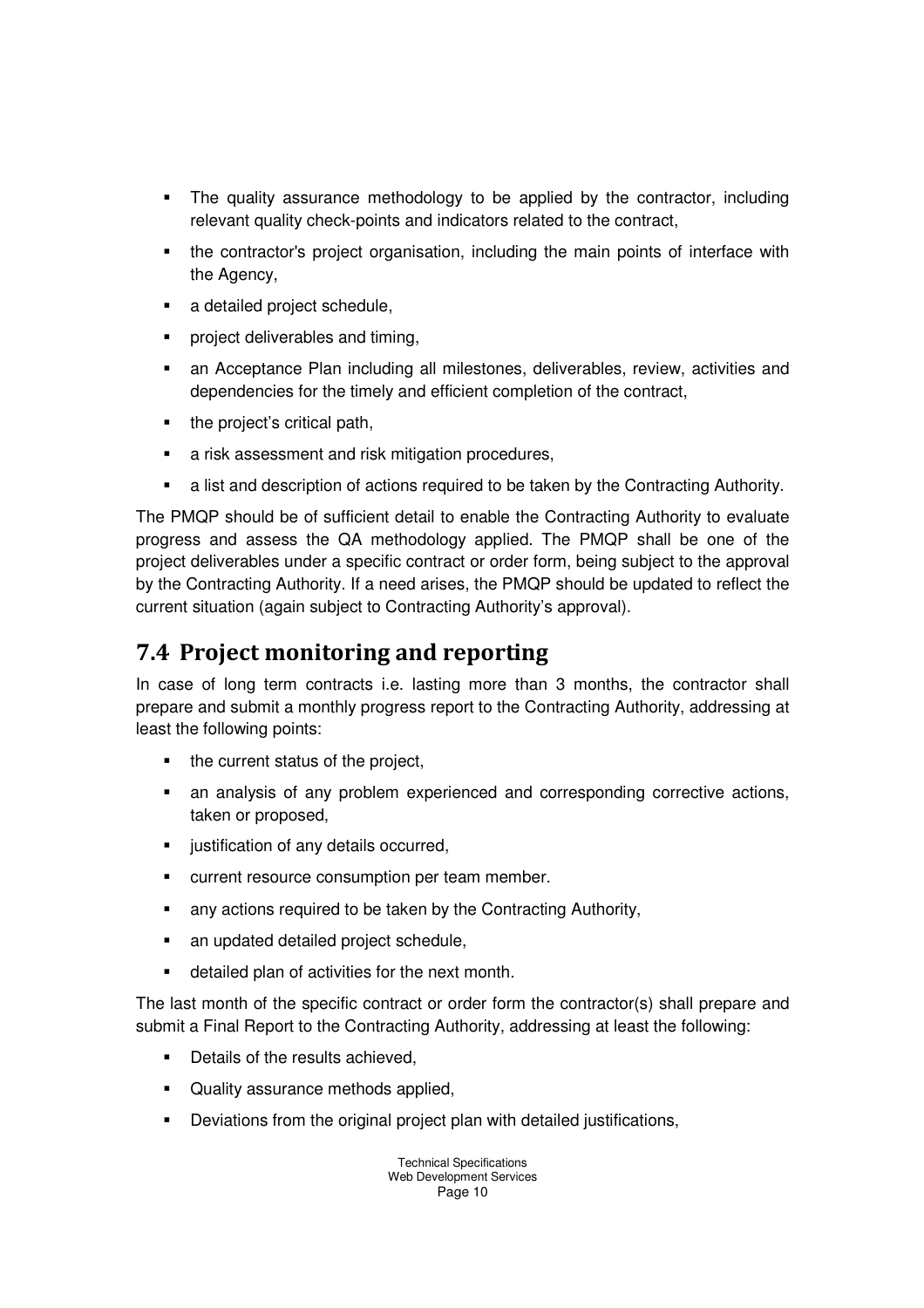- Description of problems encountered and solutions adopted,
- **•** Deliverables submitted.

The final report will be subject to the Contracting Authority's approval. Following the approval of the final report all deliverables will be provided to the Contracting Authority.

#### 7.5 Acceptance of deliverables

The procedure for accepting the deliverables shall be the following:

- The Contracting Authority receives the deliverables according to the contract deadlines,
- During the progress report meetings, the contractor presents the deliverables for discussion with the Contracting Authority,
- Further actions which, in the opinion of the Contracting Authority, would be necessary for the acceptance of the deliverables will be undertaken by the contractor without delay. A new deliverable which takes into account comments or suggestions made by the Contracting Authority will have to be re-submitted within (2) two weeks unless specified otherwise.
- The contractor provides the Contracting Authority with access to an online database in order to monitor possible bugs and problems. Both parties will enter problems and bugs faced as tickets. The contractor will update the status of the tickets to reflect progress. The Contracting Authority's Project Officer shall give his / her approval before any ticket is closed.

All reports and related documentation delivered to the Contracting Authority shall be written in English.

The contractor shall produce the deliverables in an electronic format if requested.

#### 8 Description of profiles

The following profiles are applicable for Lot 1 & 2:

|   | <b>Profile</b>                            | Lot 1 | Lot 2 |
|---|-------------------------------------------|-------|-------|
|   | <b>Project Manager (PM)</b>               |       |       |
| 2 | <b>Senior Analyst (AN)</b>                |       |       |
| 3 | <b>Senior Developer (SD)</b>              |       |       |
|   | Developer (DEV)                           |       |       |
|   | <b>Graphical Interface Designer (GID)</b> |       |       |

The following sections describe the required profiles for Lot 1 & Lot 2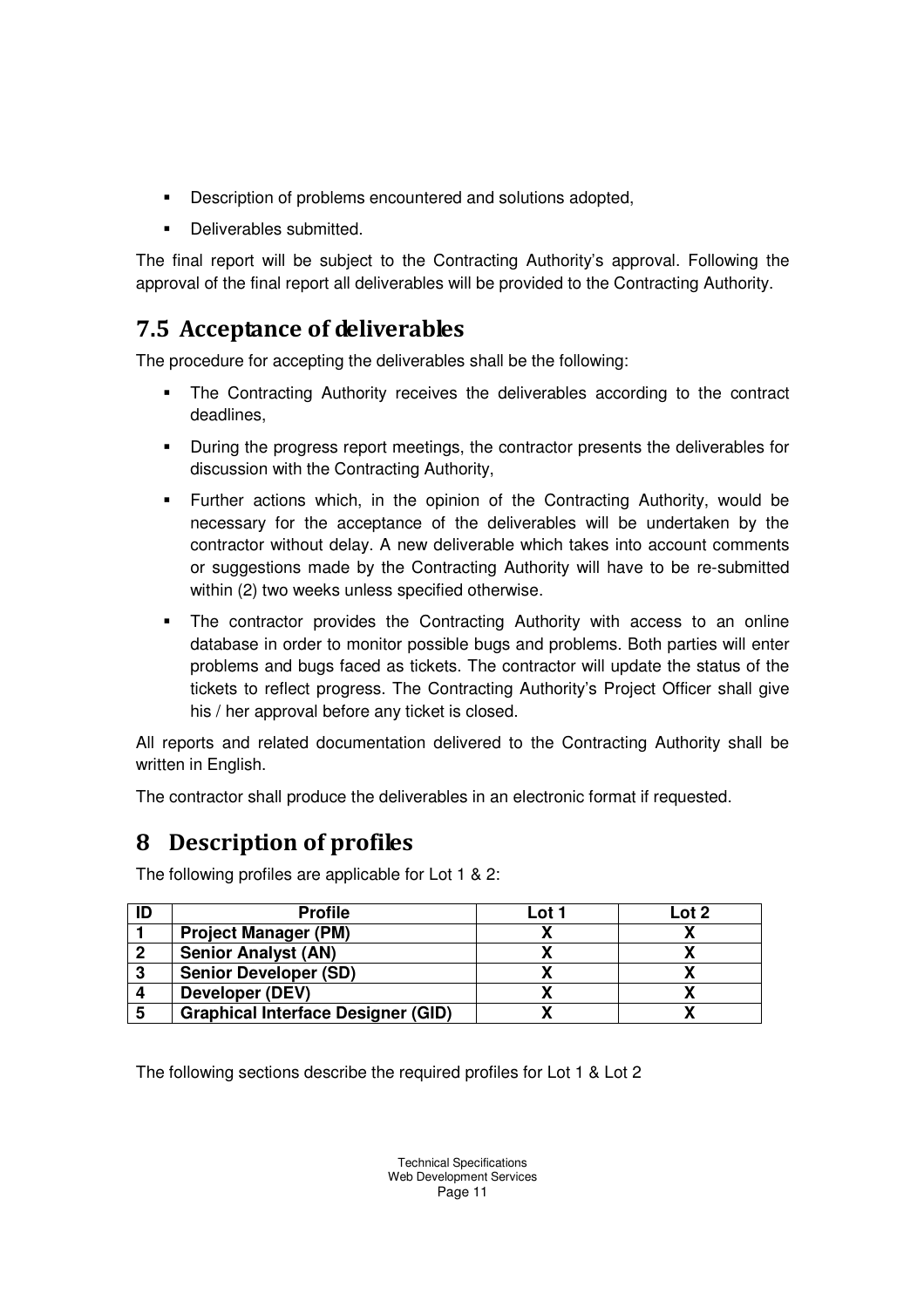### 8.1 Project Manager

| Nature of the tasks                       | Project management including proposals for project<br>٠<br>strategies, planning, definition of tasks and deliverables,<br>review of project deliverables, quality control, risk analysis<br>and management, project status reports, problem reporting<br>and management systems, follow up and organization.<br>Provide effective leadership for the project team ensuring that<br>$\bullet$<br>team members are motivated and constantly developing their<br>skills and experience. Be in-charge of project activities and<br>review deliverables.<br>Participate in functional and technical working groups and<br>٠<br>progress meetings.<br>Estimate monitors costs, timescales and resource<br>$\bullet$<br>requirements for the successful completion of each project to<br>agreed terms of reference.<br>Prepare and maintain project and quality plans and tracks<br>٠<br>activities against the plan, provide regular and accurate<br>reports.<br>Manage the change control procedure following agreement<br>$\bullet$<br>for revisions to the project from project sponsors. |
|-------------------------------------------|----------------------------------------------------------------------------------------------------------------------------------------------------------------------------------------------------------------------------------------------------------------------------------------------------------------------------------------------------------------------------------------------------------------------------------------------------------------------------------------------------------------------------------------------------------------------------------------------------------------------------------------------------------------------------------------------------------------------------------------------------------------------------------------------------------------------------------------------------------------------------------------------------------------------------------------------------------------------------------------------------------------------------------------------------------------------------------------|
| Education &<br>Professional<br>Experience | University degree followed by 8 years of professional<br>$\bullet$<br>experience or secondary education followed by 12 years of<br>professional experience<br>Minimum 8 years of professional experience in IT<br>٠<br>Minimum 4 years' professional experience in IT Project<br>$\bullet$<br>Management<br>Excellent knowledge of written/spoken English (minimum<br>level C1)                                                                                                                                                                                                                                                                                                                                                                                                                                                                                                                                                                                                                                                                                                        |

### 8.2 Senior Analyst

| Nature of the tasks                       | Analyse requirements and transform them into technical<br>٠<br>specifications                                                        |
|-------------------------------------------|--------------------------------------------------------------------------------------------------------------------------------------|
|                                           | Consultancy studies in a specific technical domain regarding<br>information systems.                                                 |
|                                           | Production of use case models, software architecture<br>$\bullet$<br>documentation.                                                  |
|                                           | Provide expertise in a specific technical domain regarding<br>information systems.                                                   |
|                                           | Technical evaluations and provide expertise on integration of<br>٠<br>IS into the working environment.                               |
|                                           | Be the interface between the project manager and the<br>٠<br>developers.                                                             |
|                                           | Able to draft all the required documentation.<br>$\bullet$                                                                           |
| Education &<br>Professional<br>Experience | University degree followed by 5 years of experience or<br>٠<br>secondary education followed by 7 years of professional<br>experience |

Technical Specifications Web Development Services Page 12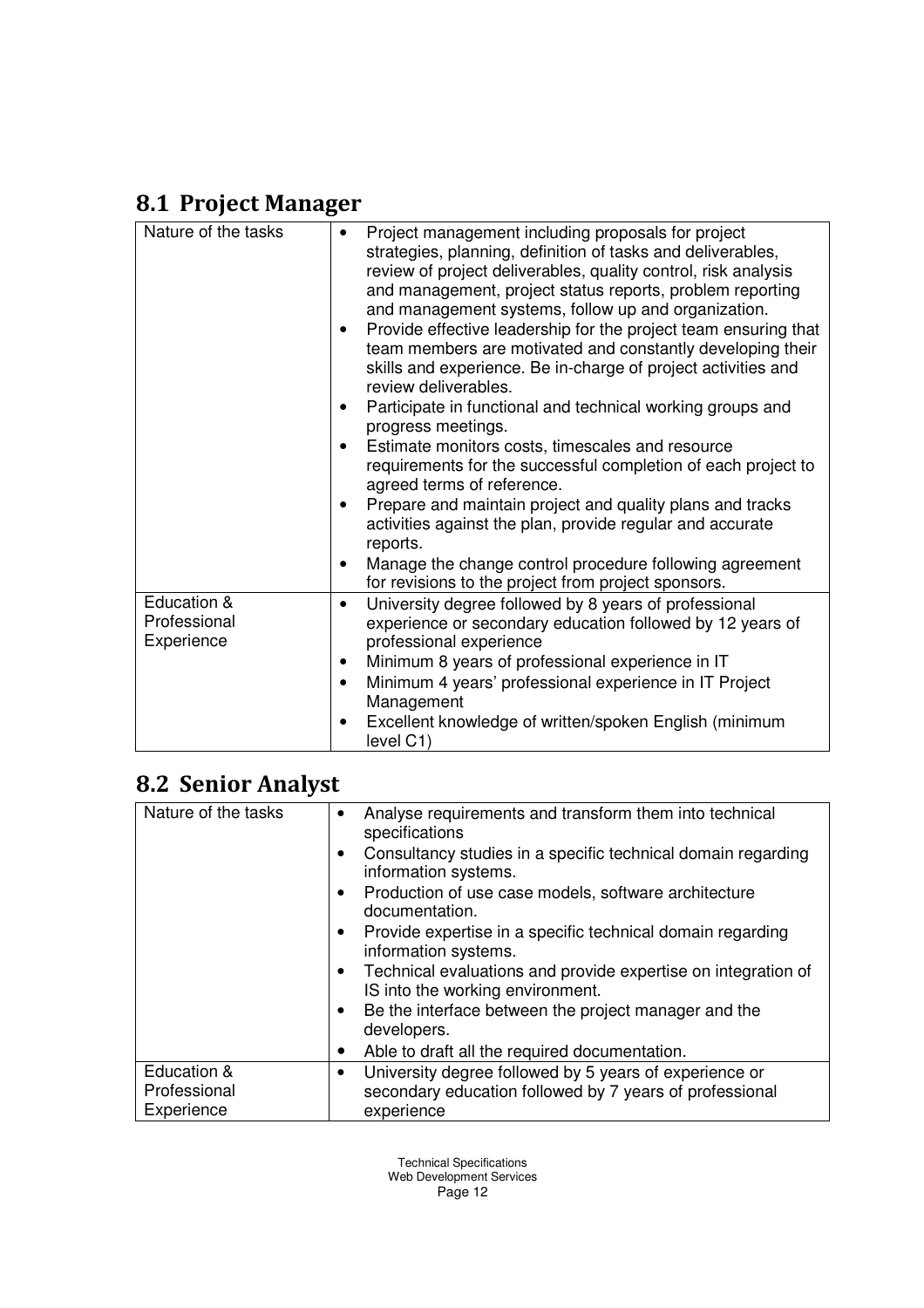| Minimum 5 years of professional experience in IT.                                     |
|---------------------------------------------------------------------------------------|
| Minimum 3 years' professional experience in technical                                 |
| analysis tasks as well and working with the technologies                              |
| applicable for each Lot                                                               |
| Experience in analysis and programming, databases and web<br>application development. |
| Good knowledge of written/spoken English (minimum level                               |
| B2)                                                                                   |

### 8.3 Senior Developer

| Nature of the tasks                       | Definition of the logical and physical structure of web sites and<br>web pages.<br>Prototyping.<br>Produce the relevant technical documentation and<br>documentation for the support team.<br>Definition and integration of the various required technological<br>٠<br>components.<br>Development of complex web-enabled applications, from<br>front-end to back-end systems.<br>Creation of distributed applications for web environments.<br>٠<br>Experience working with technologies and database<br>applications applicable to each Lot. |
|-------------------------------------------|-----------------------------------------------------------------------------------------------------------------------------------------------------------------------------------------------------------------------------------------------------------------------------------------------------------------------------------------------------------------------------------------------------------------------------------------------------------------------------------------------------------------------------------------------|
| Education &<br>Professional<br>Experience | University degree followed by 5 years of professional<br>$\bullet$<br>experience or secondary education followed by 7 years of<br>professional experience<br>Minimum 5 years of professional experience in IT.<br>$\bullet$<br>Minimum 3 years of web development and database<br>experience working with technologies and tools applicable to<br>each Lot.<br>Good knowledge of written/spoken English (minimum level<br>٠<br>B2)                                                                                                            |

### 8.4 Developer

| Nature of the tasks                               | Development of web-enabled applications.                                                                                                                                                                                                                                                                                                                                                                                                    |
|---------------------------------------------------|---------------------------------------------------------------------------------------------------------------------------------------------------------------------------------------------------------------------------------------------------------------------------------------------------------------------------------------------------------------------------------------------------------------------------------------------|
|                                                   | Creating/maintaining web applications.                                                                                                                                                                                                                                                                                                                                                                                                      |
|                                                   | Development of front-end and back-end systems including                                                                                                                                                                                                                                                                                                                                                                                     |
|                                                   | database development tasks                                                                                                                                                                                                                                                                                                                                                                                                                  |
| <b>Education &amp; Professional</b><br>Experience | University degree followed by 3 years of professional<br>experience or secondary education followed by 5 years of<br>professional experience<br>Minimum 3 years of professional experience in IT.<br>Minimum 2 years of professional experience in web<br>development and database experience working with<br>technologies and tools applicable to each Lot.<br>Good knowledge of written/spoken English (minimum level<br>B <sub>2</sub> ) |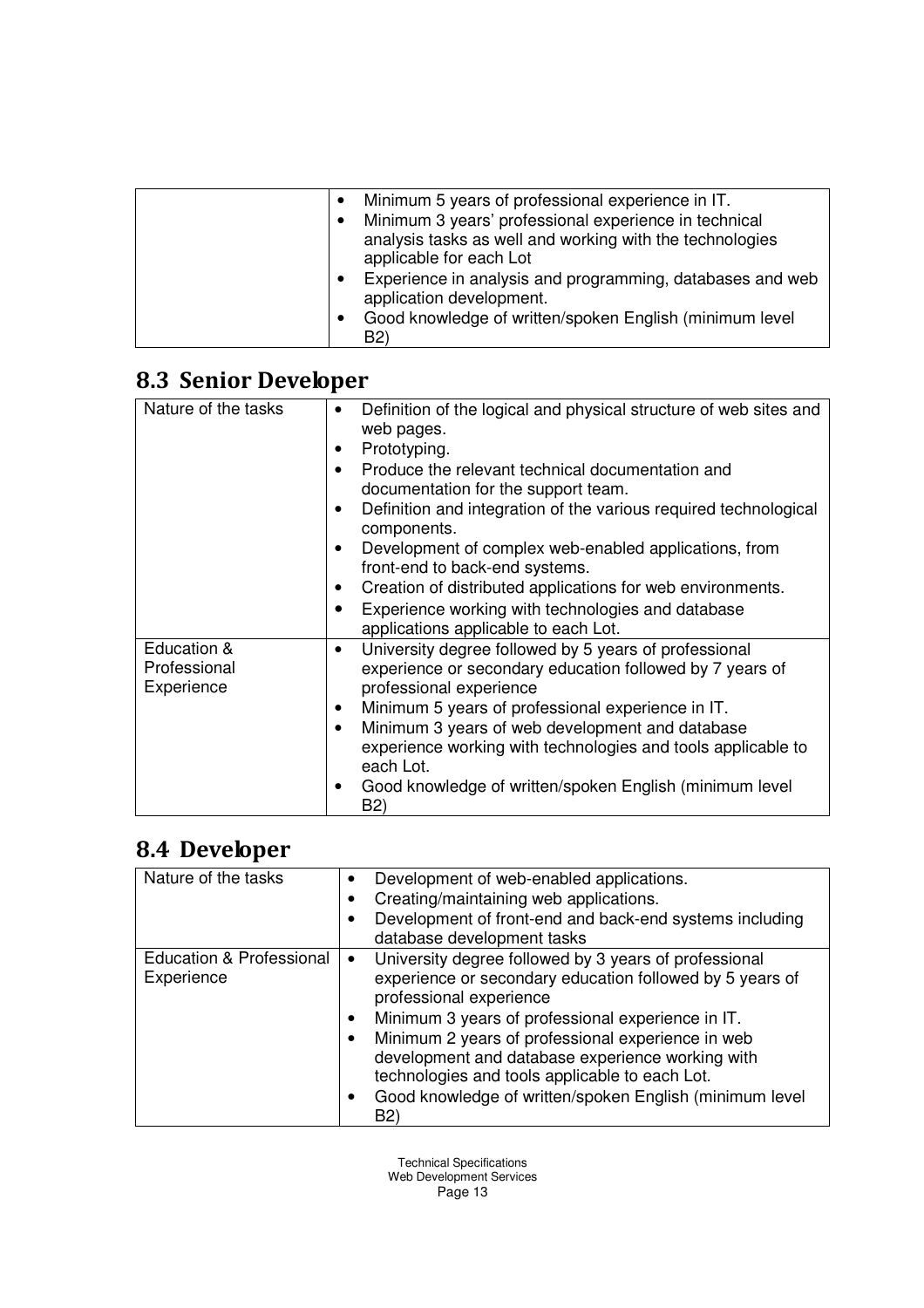### 8.5 Graphical Interface Designer

| Nature of the tasks                               | Design and Development of user interfaces.<br>٠<br>Programming of the graphical user interface.<br>٠<br>Knowledge of human interaction in Information systems and<br>$\bullet$<br>ergonomic aspect s and related international standards like<br>W3C, WAI etc.<br>Definition and creation of the graphical layout of web pages,<br>$\bullet$<br>prototyping.<br>Creation of graphical elements to be included in web pages.<br>٠ |
|---------------------------------------------------|----------------------------------------------------------------------------------------------------------------------------------------------------------------------------------------------------------------------------------------------------------------------------------------------------------------------------------------------------------------------------------------------------------------------------------|
| <b>Education &amp; Professional</b><br>Experience | Complete training courses on web design at a specialized<br>٠<br>institute/school followed by 4 years of professional<br>experience.<br>Minimum 3 years of professional experience in the above<br>٠<br>tasks.<br>Good knowledge of written/spoken English (minimum level<br>٠<br>B2)                                                                                                                                            |

The number of CVs per profile to be provided is as follows:

| ID               | <b>Profile</b>                            | Lot 1 | Lot 2 |
|------------------|-------------------------------------------|-------|-------|
|                  | <b>Project Manager (PM)</b>               | 2 CVs | 2 CVs |
| $\overline{2}$   | <b>Senior Analyst (AN)</b>                | 2 CVs | 2 CVs |
| $\boldsymbol{3}$ | <b>Senior Developer (SD)</b>              | 4 CVs | 4 CVs |
| 4                | Developer (DEV)                           | 4 CVs | 4 CVs |
| 5                | <b>Graphical Interface Designer (GID)</b> | 2 CVs | 2 CVs |

The same CV can be proposed for each Lot, but the same CV can only cover one of the above profiles. All CVs proposed must meet the minimum educational and professional requirements per profile described above.

An indicative resource allocation per profile for the duration of the framework contract is presented below:

| ID           | <b>Profile</b>                            | Lot 1 | Lot 2 |
|--------------|-------------------------------------------|-------|-------|
|              | <b>Project Manager (PM)</b>               | 10%   | 10%   |
| 2            | <b>Senior Analyst (AN)</b>                | 10%   | 10%   |
| $\mathbf{3}$ | <b>Senior Developer (SD)</b>              | 45%   | 45%   |
|              | Developer (DEV)                           | 30%   | 30%   |
| 5            | <b>Graphical Interface Designer (GID)</b> | 5%    | 5%    |

The following tables give an indication of the technology usage per Lot per Contracting Authority.

|  | ID | Software development | % of effort for the FWC duration |
|--|----|----------------------|----------------------------------|
|--|----|----------------------|----------------------------------|